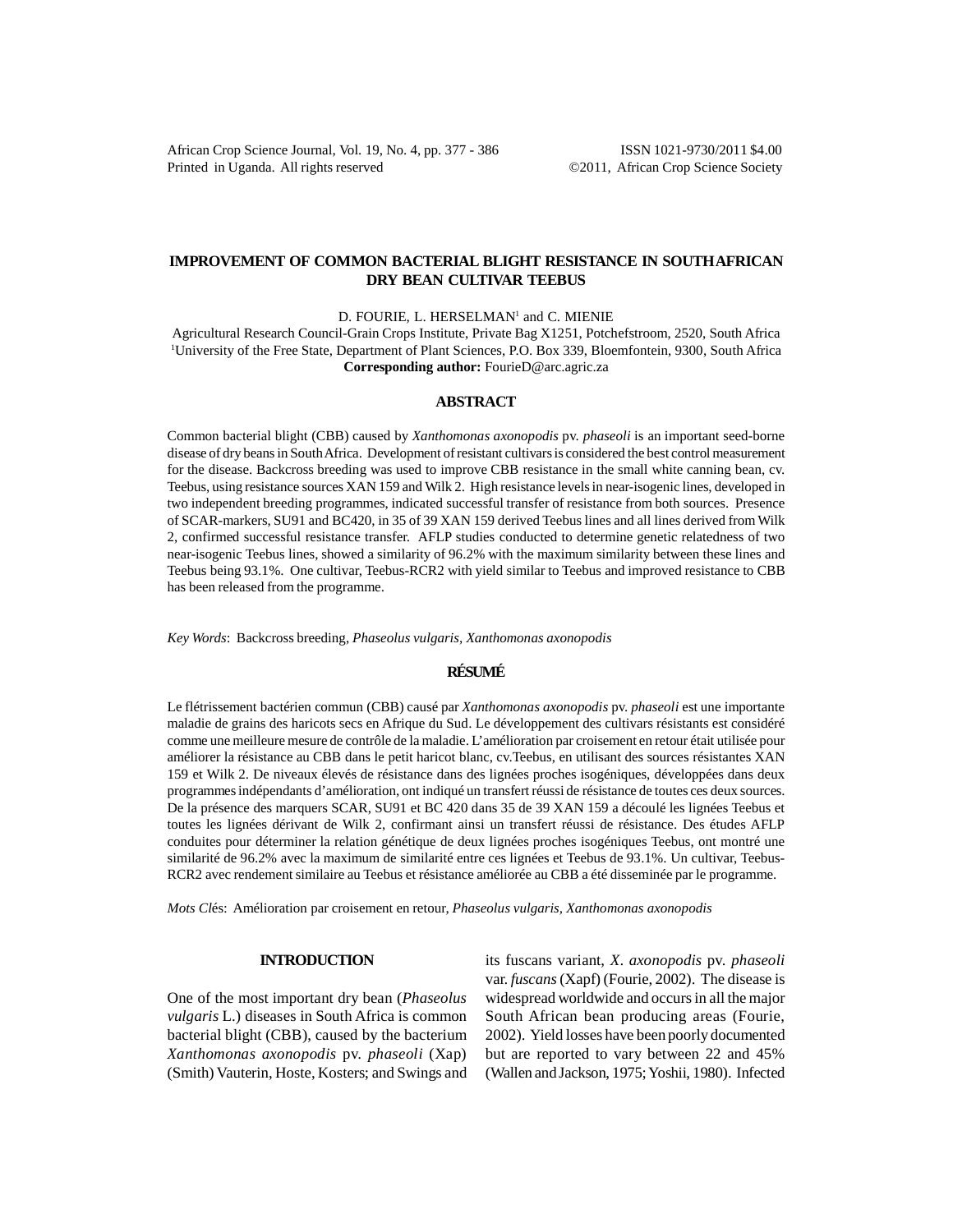seed is the primary inoculum source and planting of pathogen-free seed is an important means of disease avoidance. The most effective and economic CBB control strategy is the use of genetic resistance (Miklas *et al*., 2003; Singh and Muñoz, 1999).

CBB resistance breeding has been extensively researched (Beebe and Pastor-Corrales, 1991). Rands and Brotherton (1925) first identified lines with CBB resistance. Subsequent efforts yielded moderate levels of resistance (Yoshii *et al*., 1978) with no immunity in *P. vulgaris*. Higher levels of resistance were found in scarlet runner bean (*P*. *coccineus*), with the highest levels identified in tepary beans (*P*. *acutifolius*) (Singh and Muñoz, 1999).

Interspecific crosses between *P. vulgaris* and *P*. *acutifolius* resulted in development of resistant lines such as GN #1 Nebr. sel. 27, XAN 112, XAN 159, XAN 160, XAN 161 and OAC 88-1 (Schuster and Coyne 1981; Silva *et al*., 1989; Beebe and Pastor-Corrales, 1991). Varieties with resistance were also developed from interspecific crosses between *P. vulgaris* and *P. coccineus* (Park and Dhanvantari, 1987; Miklas *et al*., 1994). Resistant lines (Vax 1, Vax 2, Vax 3, Vax 4, Vax 5 and Vax 6) were developed at the International Centre for Agriculture in the Tropics (CIAT) from interspecific hybridisation of *P. vulgaris* and *P. acutifolius* and gene pyramiding (Singh and Muñoz, 1999). These lines showed high levels of resistance when tested against isolates from various geographical origins (Zapata *et al.*, 1998; Jara *et al*., 1999). Vax 1 and Vax 2 were, however, susceptible when evaluated in Uganda (R. Buruchara, CIAT: personal communication) and South Africa (D. Fourie: unpublished data). Resistance levels in Vax 3, Vax 4 and Vax 6 are as high as those found in *P. acutifolius* (Singh and Muñoz, 1999). Most of the resistant sources are considered exotic germplasm and are poorly adapted to local conditions, but are suitable as donor parents in a breeding programme.

Depending on resistance source and evaluation methodology used, one to six genes appear to confer CBB resistance in bean ( Adams *et al*., 1988; Silva *et al*., 1989; Eskridge and Coyne, 1996). Genetic markers have indicated that CBB resistance is linked to between two and six

quantitative trait loci (QTL) (Jung *et al*., 1996; Park *et al*., 1998; Tsai *et al*., 1998).

CBB resistance is quantitatively inherited with dominance for susceptibility (Finke *et al*., 1986). Although gene action is primarily additive, dominance and epistatic effects have been observed (Beebe and Pastor-Corrales, 1991). Low estimates of narrow sense heritability have also been reported (Arnaud-Santana *et al*., 1994).

All locally grown commercial dry bean cultivars are susceptible to CBB (Fourie, 2011) and improvement of resistance in local cultivars is important for the control of CBB. Thus, the aim of this study was to identify sources of CBB resistance in exotic germplasm for use in a backcross breeding programme to improve resistance of local commercial varieties.

#### **MATERIALS AND METHODS**

**Evaluation of germplasm for CBB resistance.** Eighteen CBB resistance sources (Table 1), obtained from CIAT were screened, under field and greenhouse conditions for resistance to local isolates of Xap and Xapf. BAT 41 and BAT 1297, obtained from CIAT and a South African cultivar, Teebus was included as susceptible checks.

**Greenhouse screening.** Twenty-five seeds of each genotype were planted in 20 litre plastic bags (5 seeds per bag) in sterile soil and maintained in a greenhouse at 18 ° C night/28 ° C day. Seedlings were thinned to four plants per pot after emergence. A mixture of two local aggressive isolates (X6 and Xf105) was used for inoculation. Inoculum was prepared by suspending 48 to 72 hr-old cultures in sterile distilled water, which was adjusted to 10<sup>8</sup> CFU ml<sup>-1</sup>. Fourteen to 20-day-old plants with fully expanded first trifoliate leaves were inoculated using the multiple-needle inoculation method (Andrus, 1948). Control plants were inoculated with sterile distilled water. Plants were maintained in a greenhouse at 18 ° C night/28 ° C day and rated, on a 1 to 9 scale (Aggour *et al*., 1989), 14 days after inoculation, with 1 being resistant and 9 susceptible.

Young, detached pods from each genotype were inoculated with one Xap isolate (X6) using the method of Aggour *et al.* (1989). Disease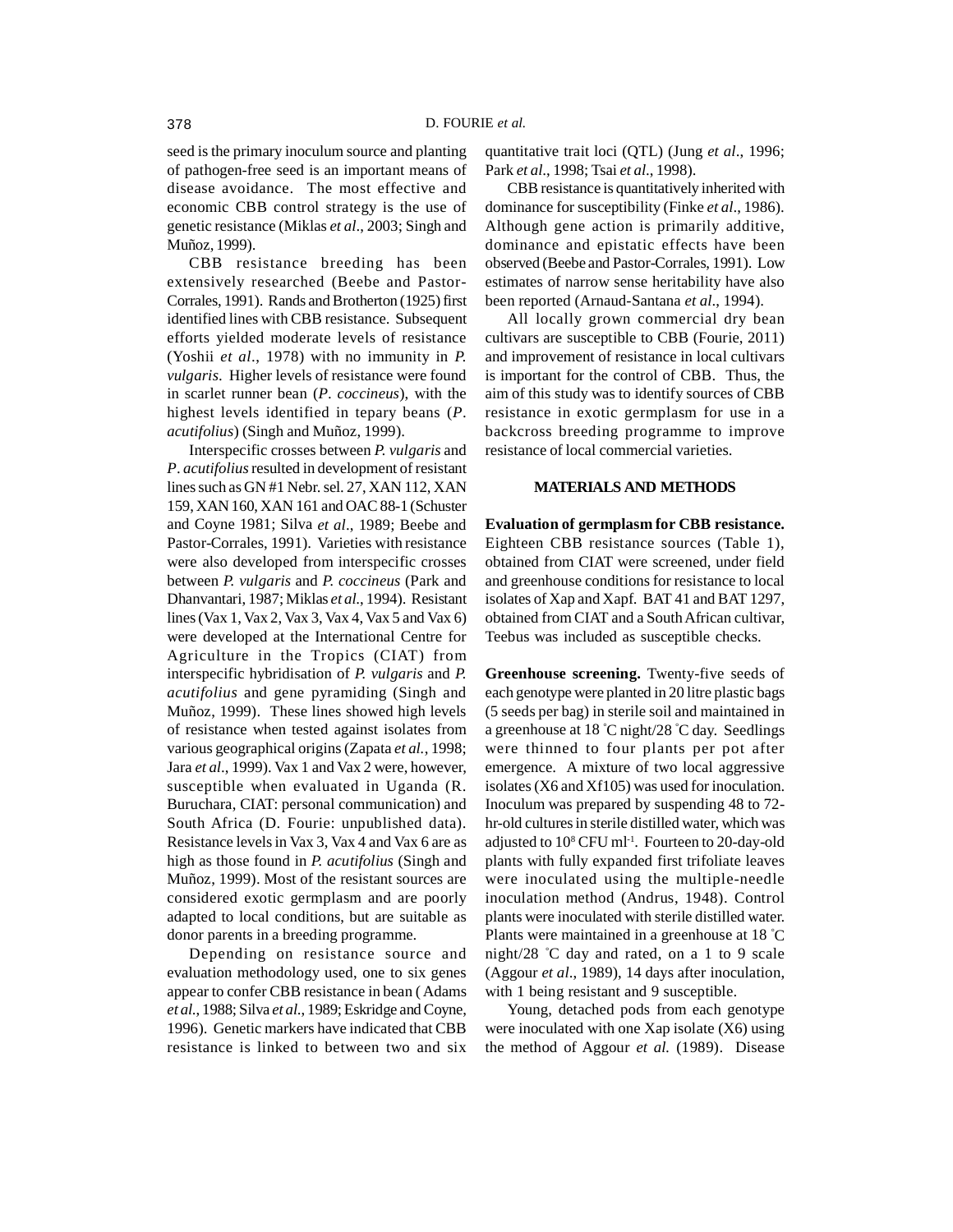TABLE 1. Reaction of dry bean accessions to a mixture of Xap and Xapf isolates under greenhouse and field conditions (1=resistant; 9=susceptible)

| Cultivar               | Greenhouse |      | Field     |
|------------------------|------------|------|-----------|
|                        | Leaves     | Pods |           |
| XAN 112                | 5.9        | 5.3  | 3.3       |
| <b>XAN 155</b>         | 5.7        | 3.6  | ND        |
| <b>XAN 199</b>         | 5.9        | 5.2  | ND        |
| <b>XAN 159</b>         | 2.3        | 1.3  | 1.3       |
| OAC 88-1               | 4.8        | 1    | ND        |
| <b>XAN 91</b>          | 7          | 7.1  | ND        |
| IAPAR <sub>14</sub>    | 5.9        | 5.3  | 3.2       |
| <b>WILK 85-36</b>      | 5.2        | 5    | ND        |
| WILK <sub>2</sub>      | 1.1        | 1.3  | 1.5       |
| WILK 4                 | 1.4        | 1    | 1.3       |
| WILK 6                 | 3.7        | 1    | 1.5       |
| <b>XAN 266</b>         | 5.7        | 5.2  | ND        |
| <b>XAN 272</b>         | 7          | 5.2  | <b>ND</b> |
| NY 79-3776-1           | 5.1        | 5.4  | ND        |
| NY 79-3755-2           | 7.3        | 5.9  | <b>ND</b> |
| P.I. 207262            | 7.3        | 5.1  | ND        |
| <b>TAMAULIPAS 9-3</b>  | 7.1        | 5.5  | ND        |
| P.I. 196932            | 1.6        | 1    | 5         |
| BAT 41 (susceptible)   | 7.6        | 7.1  | ND        |
| BAT 1297 (susceptible) | 9          | 7.4  | ND        |
| Teebus (susceptible)   | 9          | 7.5  | 9         |

ND: No Data (Lines not evaluated as result of peanut mottle virus)

TABLE 2. Scheme of backcross programme used to improve common bacterial blight resistance in cv. Teebus

| <b>Step</b> | Action                                           |
|-------------|--------------------------------------------------|
|             | Recurrent parent x Donor(Teebus)                 |
| 2           | Test - Backcross 1                               |
| 3           | Test - Backcross 2                               |
| 4           | Test - Backcross 3                               |
| 5           | Test - Backcross 4                               |
| 6           | Test - Backcross 5                               |
| 7           | Test - select resistant F1 plants                |
| 8           | F2 single plant progeny rows, identify           |
|             | homozygous rows                                  |
| 9           | Increase seed - evaluate resistance              |
| 10          | Compare lines: yield and adaptation, select best |
| 11          | Replicated trials: compare with recurrent parent |
| 12          | Further evaluation or release                    |

reactions were recorded 10 days after inoculation on a 1-9 scale (Aggour *et al*., 1989) with 1 being resistant and 9 susceptible.

**Field screening.** Two 5- m rows (65 seeds per row) of each genotype were planted in an unreplicated trial in the field and evaluated for CBB resistance. Inoculum was prepared similar to that for the greenhouse trials with the exception that non-sterile tap water was used. A motorised backpack sprayer was used for inoculating plants in the field at 25, 32 and 39 days after planting. Rows were evaluated for disease reaction from the time when first symptoms appeared until the crop matured. Evaluations were based on the CIAT 1-9 scale with 1 being resistant and 9 susceptible (Van Schoonhoven and Pastor-Corrales, 1987).

**Breeding for resistance.** Genotypes exhibiting highest levels of resistance to local isolates under greenhouse and field conditions were selected to improve resistance of a local cultivar, Teebus, (small white canning bean) (Table 2). Teebus was selected based on its commercial value and preference by the canning industry (Liebenberg *et al*., 1999)

Crosses were made in the greenhouse between the resistant donor (pollen) parent and the recurrent susceptible parent (Teebus). First trifoliate leaves of plants from  $F_1$ -generations were inoculated with a bacterial suspension containing approximately  $10^8$  CFU ml<sup>-1</sup> water, using the multiple needle puncture method. Leaves were rated for infection 14 days after inoculation on a 1 to 9 scale, with 1 being highly resistant and 9 being highly susceptible. Teebus plants were inoculated as susceptible controls. Susceptible plants were discarded (plants rated >3-9) and resistant plants (rated 1-3) retained for backcrossing. Backcrossing to the recurrent parent was continued for five generations and approximately 94% of the recurrent parent's genome was recovered with addition of the resistance gene(s).

Segregating  $BC_{5}F_{2}$  populations were planted in field trials at Potchefstroom in South Africa during the 1999/2000 season and evaluated for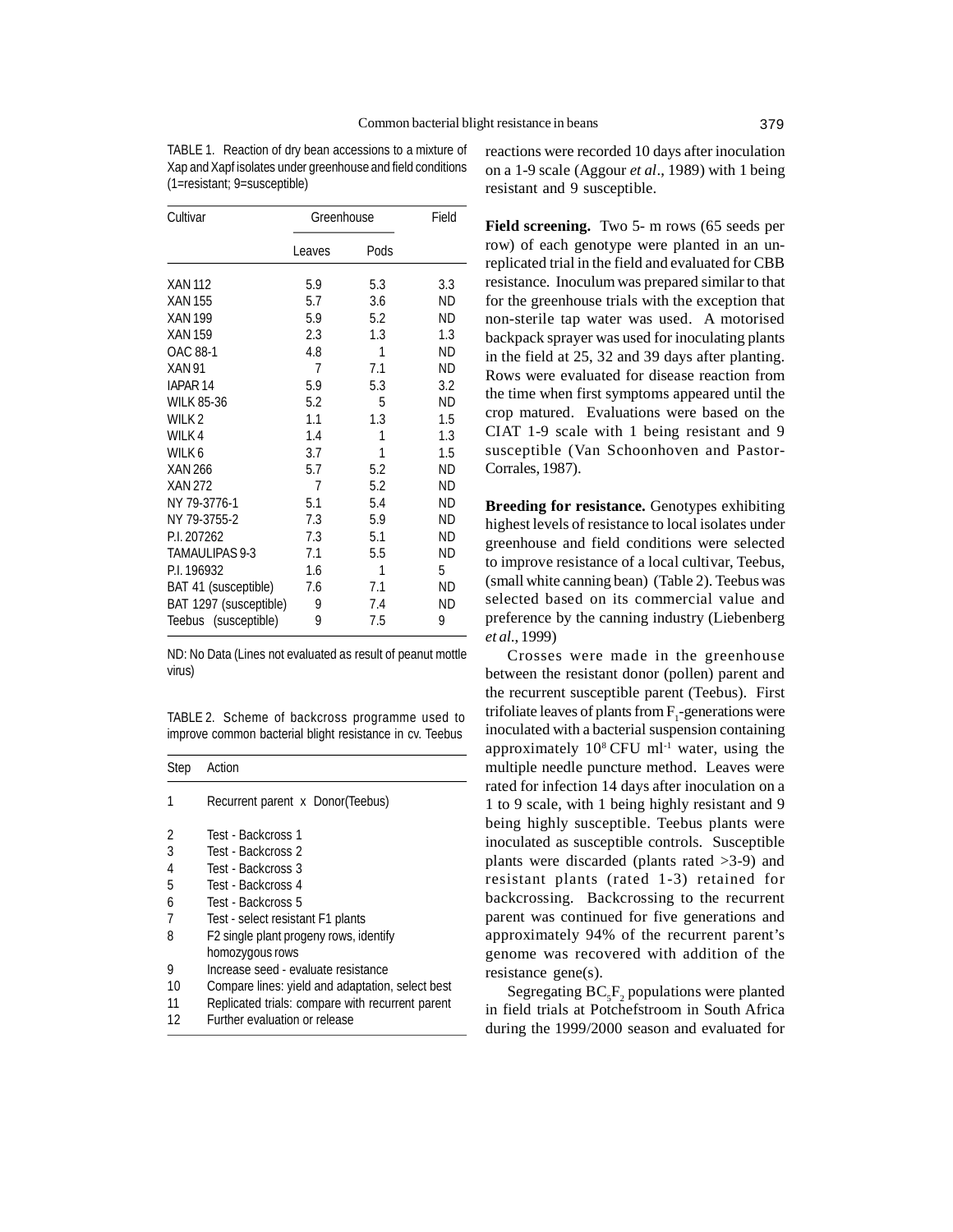resistance. Plots consisted of unreplicated single rows of 5 m each with 30 seeds planted per row. Teebus was planted every sixth row throughout the plot as a susceptible check. First or second trifoliate leaves of each plant in a 5 m row were inoculated using the multiple needle method, which was followed by spray inoculating plants with a motorized backpack sprayer. Spray inoculations were repeated weekly until adequate disease developed on susceptible checks. Each plant was rated separately and single plants with high levels of resistance (rating 1-2) were marked. Spray-inoculated canopies of selected single plants were evaluated periodically from when first symptoms appeared on the susceptible checks until the crop matured.

Single plant progeny rows  $(F_3$  generation) were planted during winter (May, 2000) at Makhatini Research Station, KwaZulu-Natal in South Africa, inoculated and similarly rated. Single plants were again selected and  $F_4$ generations planted in progeny rows at Potchefstroom the following summer (2000/2001). A total of 1972 single plant field selections were made from advanced Teebus lines  $(BC<sub>5</sub>F<sub>2</sub>-F<sub>5</sub>)$  with resistance from XAN 159. Six hundred and forty three single plant progeny rows were evaluated and 136 lines  $(BC_sF_s)$  lines judged to be homozygous and with high levels of resistance (rating 1-2) were evaluated for yield in checkrow trials. A total of 401 single plants were selected from Wilk 2 derived Teebus lines  $(BC_sF_2-F_s)$ , from which 146 single plant progeny rows were evaluated and 11 homozygous resistant lines selected for further evaluation. Crosses were made between Teebus lines with improved resistance to CBB and Teebus lines with improved resistance to rust developed in a separate breeding programme (data not shown). Progenies from these crosses were extensively screened for resistance in greenhouse and field trials, and from these 79 high yielding lines with acceptable levels of resistance to CBB and rust were entered into advanced yield trials during the 2003/04 season and from these 17 lines were selected for further evaluation during the 2004/05 season. The best performing variety selected from the advanced yield trials was entered in the National Cultivar Trials and evaluated over five seasons in multiple locations (between 18 and 28 locations – varied annually).

**Confirmation of resistance using SCAR markers.** Thirty nine near-isogenic resistant Teebus lines  $(BC<sub>5</sub>F<sub>4</sub>)$ , derived from backcrossing with XAN 159 as donor parent, and eight lines derived from backcrossing with Wilk 2 ( $BC_{5}F_{2}$ ), were evaluated for presence of two independent CBB resistant QTL (SCAR markers SU91 and BC420) (Miklas *et al*., 2000) to confirm transfer of resistance in early generations (Table 3). The methods used were similar to that described by Fourie and Herselman (2011).

**Genetic relatedness of near-isogenic Teebus lines.** Extracted DNA from Teebus, XAN 159 and two near-isogenic (BC5F6) high yieldingTeebus lines (TCBR1 and TCBR2) with improved CBB resistance were subjected to amplified fragment length polymorphism (AFLP) analysis to determine genetic distances between these lines. AFLP adapters and primers (Table 4) were designed based on the methods of Vos *et al.* (1995). Primers were synthesized by GibcoBRL (Life Technologies, Glasgow, UK) and oligonucleotides used for adapters were PAGE

TABLE 3. SCAR markers used to screen segregating populations for indirect selection of resistant progeny of Teebus and XAN 159 crosses

| Primer  | Sequence (5'-3')       | PCR product size | Resistance source | Linkage group  |
|---------|------------------------|------------------|-------------------|----------------|
| SU91-1  | CCACATCGGTTAACATGAGT   |                  |                   | B <sub>8</sub> |
| SU91-2  | CCACATCGGTGTCAACGTGA   | 700 bp           | <b>XAN159</b>     |                |
| BC420-1 | GCAGGGTTCGAAGACACACTGG | 900 bp           | <b>XAN159</b>     | B6             |
| BC420-2 | GCAGGGTTCGCCCAATAACG   |                  |                   |                |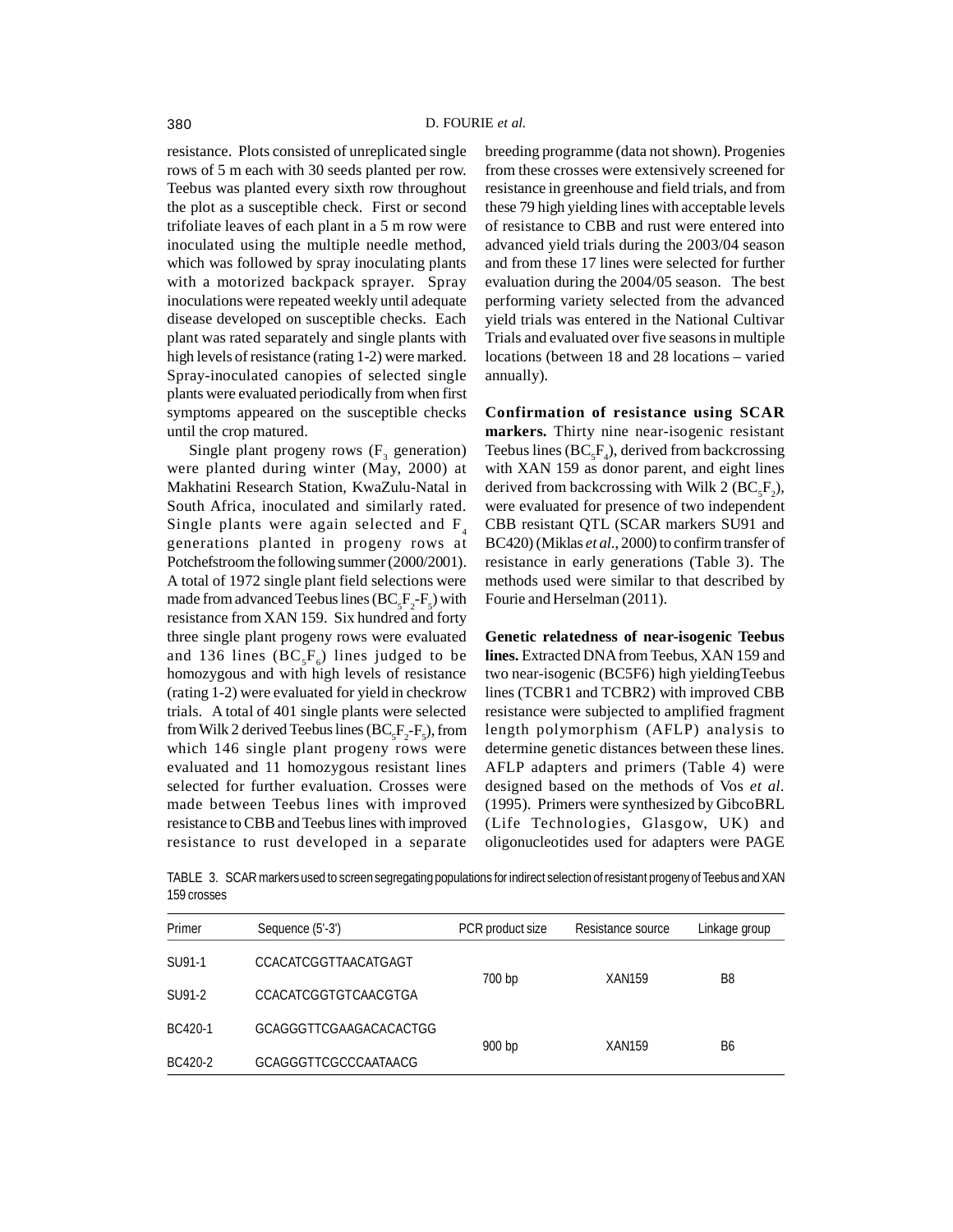TABLE 4. Primer sequences used for *Eco*RI/*Mse*I AFLP analysis to study genetic relatedness between Teebus and near-isogenic Teebus lines (TCBR1 and TCBR2)

| Name  | Type  | Sequence (5'-3')    |
|-------|-------|---------------------|
| E-AAC | EcoR1 | GACTGCGTACCAATTCAAC |
| E-AAG | EcoR1 | GACTGCGTACCAATTCAAG |
| M-CAG | Msel  | GATGAGTCGTGAGTAACAG |
| M-CAT | Msel  | GATGAGTCGTGAGTAACAT |
| M-ACA | Msel  | GATGAGTCGTGAGTAAACA |
| M-ACC | Msel  | GATGAGTCGTGAGTAAACC |
| M-CTT | Msel  | GATGAGTCGTGAGTAACTT |

(polyacrylamide gel electrophoresis) purified. Adapters were prepared by adding equimolar amounts of both strands, heated for 10 min to 65° C in a water bath and left to cool at room temperature.

Gel electrophoresis for AFLP analysis was performed (Vos *et al.,* 1995) using a 5% (w/v) denaturing polyacrylamide gel [19:1 acrylamide: bis-acrylamide; 7 M urea; 1x TBE buffer (89 mM Tris-borate; 2.5 mM EDTA)]. Electrophoresis was carried out at constant power, 80 W for approximately 2 hr. Polyacrylamide gels were silver-stained following the protocol described by Silver Sequence™ DNA Sequencing System manual supplied by Promega (Madison, WI, USA). Gels were left upright overnight to air-dry and photographed by exposing photographic paper (Kodak Polymax II RC) directly under the gel to about 20 sec of dim light. This produced a negative image, exactly the same size as the gel.

AFLP data were scored based on presence (1) or absence (0) of DNA fragments obtained for each line. Only reliable and repeatable fragments were considered. Pair-wise genetic distances were calculated between isolates (Nei and Li, 1979). Cluster analysis was done using the unweighted paired group method using arithmetic averages (UPGMA). Statistical analyses of AFLP data were performed using NTSYSpc version 2.02i.

#### **RESULTS**

**Germplasm evaluation for CBB resistance.** The reaction of genotypes to local Xap and Xapf isolates is shown in Table 1. Four lines, XAN 159, Wilk 2, Wilk 4 and Wilk 6 exhibited good combined leaf, pod and field resistance. P.I.196932

was resistant when tested in the greenhouse, but was moderately susceptible in the field. The susceptible checks (BAT 41, BAT 1297 and Teebus) were truly susceptible under both greenhouse and field conditions. Thirteen lines were lost due to peanut mottle virus (Table 1) and could, therefore, not be evaluated in the field for CBB resistance. Two lines, XAN 155 and OAC 88-1 were moderately susceptible when inoculated on first trifoliate leaves but were moderately to highly resistant when inoculated on pods.

**Breeding for resistance.** XAN 159 and Wilk 2 were selected for their high levels of resistance to local isolates (Table 1), for use in two independent backcross programmes to improve resistance of cv. Teebus. Five backcrosses were completed in both breeding programmes and approximately 93% of Teebus has been recovered with improved CBB resistance. Crosses between the CBB resistant lines and rust resistant lines developed in a separate breeding programmes were successfully made and progenies with combined CBB and rust resistance selected (data not shown) for evaluation in advanced yield trials. One cultivar, Teebus-RCR2 (Reg. No. ZA 20053277) was released in April 2005. Data from the National Cultivar Trials conducted over multiple years and locations are shown in Table 5. Common bacterial blight resistance in Teebus-RCR2 (1.7) was superior to that of Teebus (4.1) when rated on a 1-9 scale, with 1 being resistant and 9 being susceptible. Teebus-RCR2 was higher yielding than Teebus, however, significant differences in yield were only obtained during the 2008/2009 and 2009/2010 seasons (Table 5).

**Confirmation of resistance using SCAR markers.** SCAR-marker SU91 was present in all (39) XAN 159 derived Teebus lines tested, while BC420 was present in 35 of 39 lines (Fig. 1). Both SU91 and BC420 markers were present in all (eight) lines derived from Wilk 2 backcrosses with Teebus as recurrent parent (Fig. 2).

**Genetic relatedness of near-isogenic Teebus lines.** The dendrogram (Fig. 3, drawn from AFLP data, resulted in two groups; one containing the resistant donor parent (XAN 159) and the other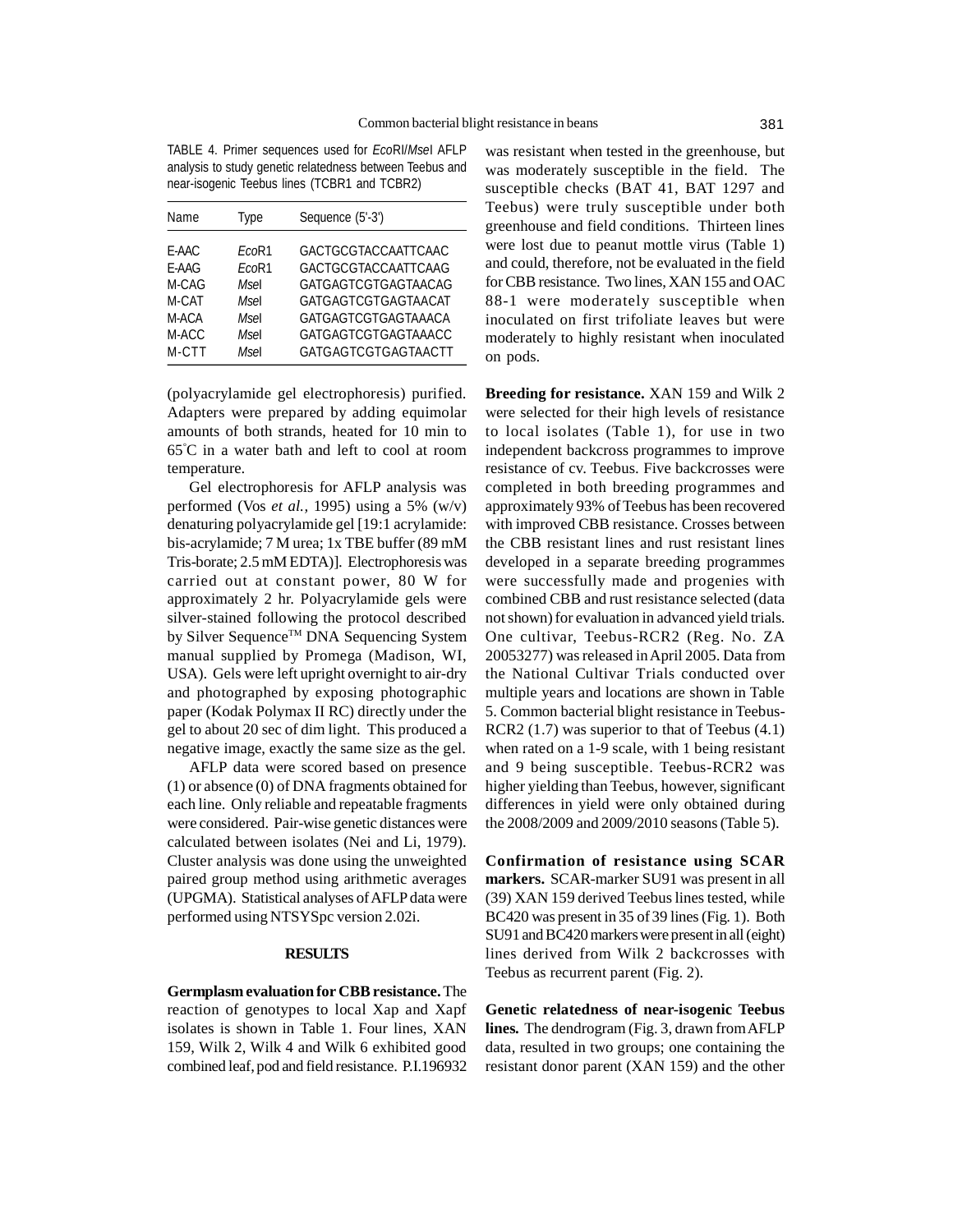| Season    | CBB Reaction1-9 scale |             | Yield (kg.ha <sup>-1</sup> ) |             | Seed size (seeds.100 g <sup>-1</sup> ) |             |
|-----------|-----------------------|-------------|------------------------------|-------------|----------------------------------------|-------------|
|           | Teebus                | Teebus-RCR2 | Teebus                       | Teebus-RCR2 | <b>Teebus</b>                          | Teebus-RCR2 |
| 2005/2006 | 5.0                   | 1.0         | 1767                         | 1989 ns     | 444                                    | 521         |
| 2006/2007 | 4.0                   | 1.7         | 1317                         | 1440 ns     | 484                                    | 548         |
| 2007/2008 | nd                    | nd          | 1599                         | 1780 ns     | 424                                    | 471         |
| 2008/2009 | 3.8                   | 1.7         | 1877                         | 2365 **     | 427                                    | 470         |
| 2009/2010 | 3.5                   | 2.5         | 1483                         | 2068 **     | 432                                    | 461         |
| Mean      | 4.1                   | 1.7         | 1609                         | 1928 ns     | 442                                    | 494         |

TABLE 5. CBB reaction, seed yield and seed size of Teebus and Teebus-RCR2 at different localities as evaluated in the National Cultivar Trials from 2006 to 2010 (Liebenberg *et al*., 2006 – 2009; Fourie and Fourie, 2010)

ns: non-significant differences between means; \*\* : significant difference between means at P<0.001; nd: no data



Figure 1. Screening of advanced XAN 159 derived Teebus lines with improved CBB resistance for presence of SCAR markers SU91 and BC420. M = Molecular weight marker

containing near-isogenic lines and the recurrent susceptible parent (Teebus). The Teebus cluster was linked to the XAN 159 cluster at a similarity of 79.4%. Near-isogenic lines (TCBR1 and TCBR2) exhibited a similarity of 96.2%. Similarity between the two near isogenic lines and Teebus was 93.1% suggesting a good fit between the dendrogram and the genetic similarity matrices.

#### **DISCUSSION**

Adequate levels of resistance were identified in XAN 159 and Wilk 2 (Table 1) for use in a backcross breeding programme to improve resistance of cv. Teebus.XAN 159 was developed at CIAT through interspecific crosses between *P. vulgaris* and *P. acutifolius*, which exhibited combined leaf and pod resistance to local isolates. Similar resistance in XAN 159 was obtained by Arnaud-Sanata *et al*. (1993), when evaluating 18 lines for combined leaf and pod resistance in the USA. Resistance instabilities have been reported in XAN 159 and its progenies (Beebe and Pastor-Corrales, 1991), however, it is still used widely in resistance breeding programmes (Beebe and Pastor-Corrales, 1991; Park *et al*., 1998; Mutlu *et al*., 1999; Singh and Muñoz, 1999). Wilk 2 has combined resistance genes from *P. vulgaris*, *P.*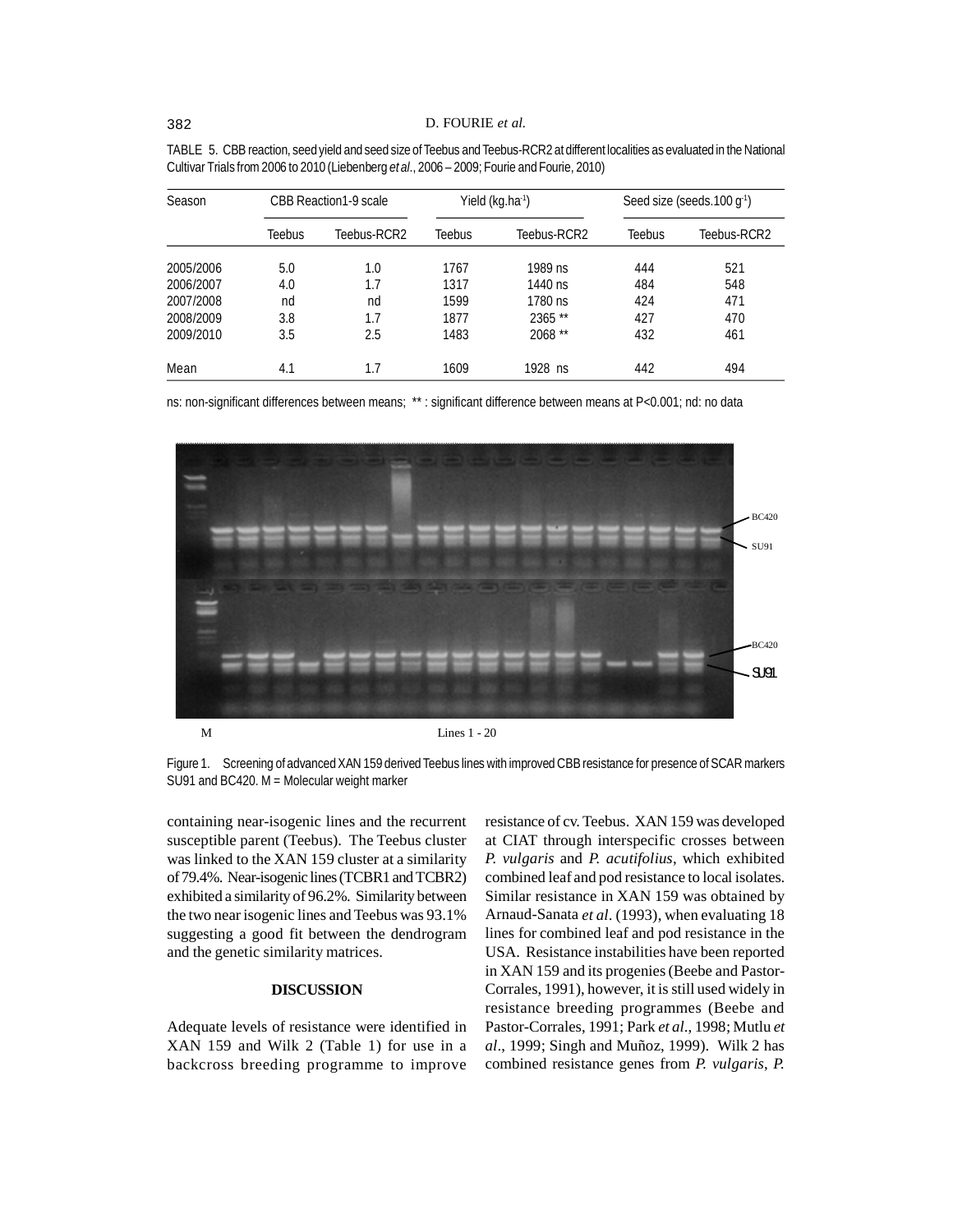

Figure 2. Screening of advanced Wilk 2 derived Teebus lines with improved CBB resistance for presence of SCAR markers SU91 and BC420. M = Molecular weight marker; lanes 1-11= Wilk 2, Teebus, 8.22.1.1, 8.22.2.2, 8.22.3.1, 8.23.1.1, 8.23.2.3, 8.23.2.3, 8.23.3.2, 8.24.4.3 and 8.24.3.6, respectively.



Figure 3. Dendogram of near-isogenic lines derived from backcrosses with Teebus as recurrent susceptible parent and XAN 159 as resistant donor parent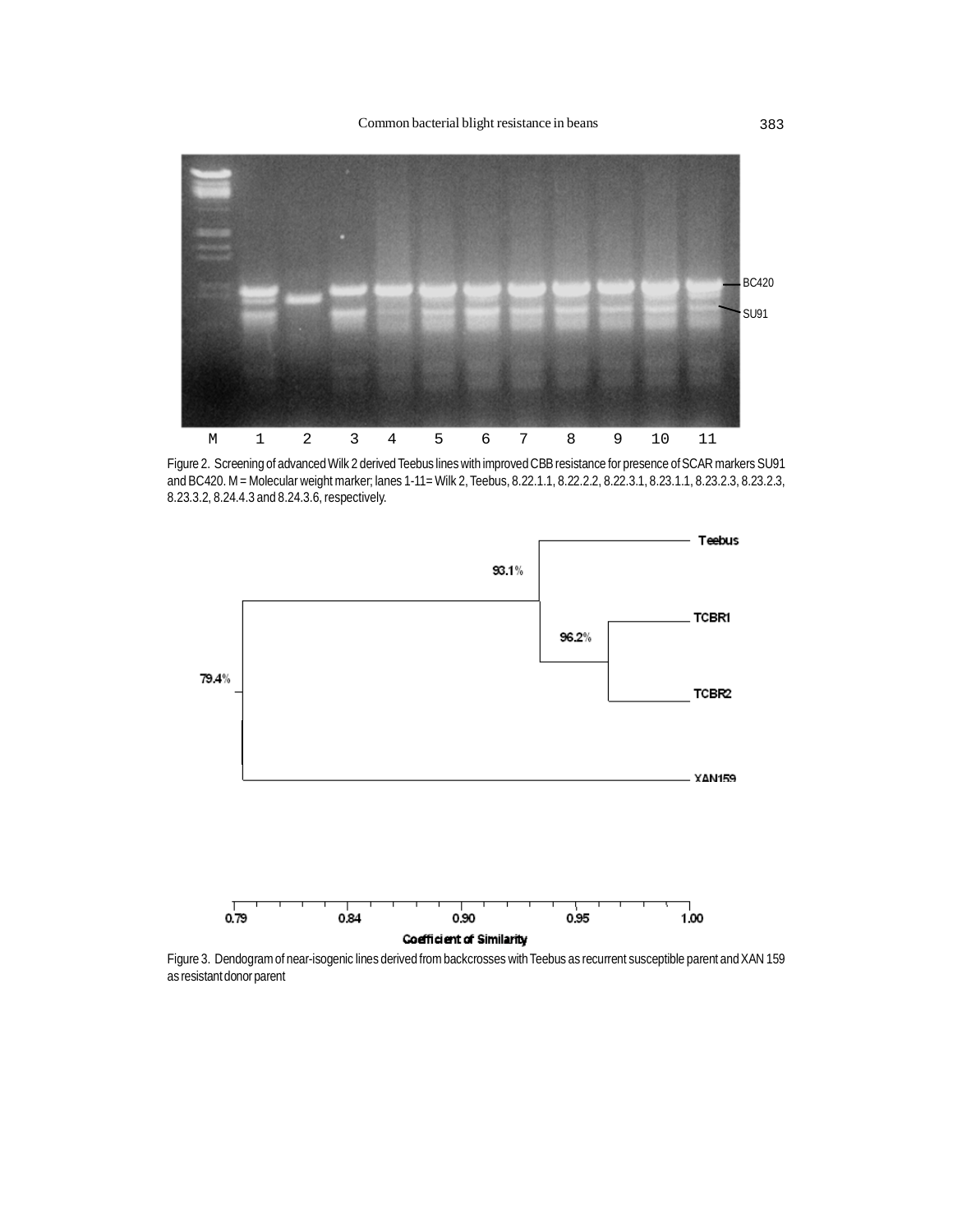*coccineus* and *P. acutifolius,* including XAN 159 or its sister lines (Singh and Muñoz, 1999) and was developed at Cornell University, USA. Differential reactions of pods and leaves in a number of genotypes screened (Table 1) indicated the importance of evaluating both these plant parts when developing resistant plants. Similar differential reactions of pods and leaves to Xap have been reported previously (Schuster *et al*., 1983; Aggour *et al*., 1989).

Phenotypic disease reaction of advanced lines (rating 1-2), in greenhouse and field evaluations, confirmed transfer of resistance from both XAN 159 and Wilk 2 and indicated that resistance in cv. Teebus was successfully improved. Homozygous resistant lines were selected and an improved Teebus variety (Teebus-RCR2) with resistance to CBB and rust was released. Teebus-RCR2 was higher yielding than Teebus and although significant differences were only observed during two seasons, the mean increase in yield over the five seasons were approximately 300 kg ha-1. This is advantageous to farmers especially to those producing beans in areas where CBB is problematic.

PCR studies indicated that both existing SCAR-markers, SU91 and BC420, were present in XAN 159 and Wilk 2 derived Teebus lines tested. This confirms successful transfer of resistance in these advanced lines. Greenhouse results indicated that these lines had resistance levels superior to that of XAN 159 (data not shown), which could be attributed to the presence of additional resistance gene(s) being present in these lines. Presence of XAN 159 markers in Wilk 2 derived lines confirms that XAN 159 or similar source was used in developing Wilk 2. Since Wilk lines were the first with pyramided resistance genes from various sources, additional CBB resistance genes might be present in advanced Teebus lines. A combination of XAN 159 and Wilk 2 derived Teebus lines may result in stable CBB resistance. However, markers linked to additional resistance genes in Wilk 2 are necessary when gene pyramiding is attempted.

High genetic relatedness between Teebus and near-isogenic lines as indicated in AFLP studies indicated that characteristics of cv. Teebus have been recovered with the addition of the resistance gene(s) from XAN 159.

Breeding for resistance in canning beans, however, should always progress within the boundaries set by the industry for canning quality. It is, therefore, important to maintain, as far as possible, the sought-after quality of the original cultivar. Although Teebus-RCR2 was acceptable for canning purposes in small scale canning tests, it failed in certain critical factory tests (Liebenberg *et al*., 2009; Fourie and Fourie, 2010). Negative correlation with regard to quality, has been reported where XAN 159 was used as resistance source (J.D. Kelly, Michigan State University: personal communication).

#### **ACKNOWLEDGEMENT**

Partial support for this work provided by the Pan-Africa Bean Research Alliance (PABRA) is highly appreciated.

#### **REFERENCES**

- Adams, M.W., Kelly, J.D. and Saettler, A.W. 1988. A gene for resistance to common blight (*Xanthomonas campestris* pv. *phaseoli*). *Annual Report of the Bean Improvement Cooperative* 31:73-74.
- Aggour, A.R., Coyne, D.P. and Vidaver, A.K. 1989. Comparison of leaf and pod disease reactions of beans (*Phaseolus vulgaris* L.) inoculated by different methods with strains of *Xanthomonas campestris* pv. *phaseoli* (Smith) Dye. *Euphytica* 43:143-152.
- Andrus, C.F. 1948. A method of testing beans for resistance to bacterial blights. *Phytopathology* 38:757-759.
- Arnaud-Santana, E., Coyne, D.P., Steadman, J.R., Eskridge, K.M. and Beaver, J.S. 1994. Heritabilities of seed transmission, leaf and pod reactions to common blight, leaf reaction to web blight and plant architecture and their associations in dry beans. *Annual Report of the Bean Improvement Cooperative* 37:46-47.
- Arnaud-Santana, E., Mmbaga, M.T., Coyne, D.P. and Steadman, J.R. 1993. Sources of resistance to common bacterial blight and rust in elite *Phaseolus vulgaris* L. germplasm. *Horticultural Science* 28:644-646.
- Beebe, S.E. and Pastor-Corrales, M.A. 1991. Breeding for disease resistance. pp. 561-610.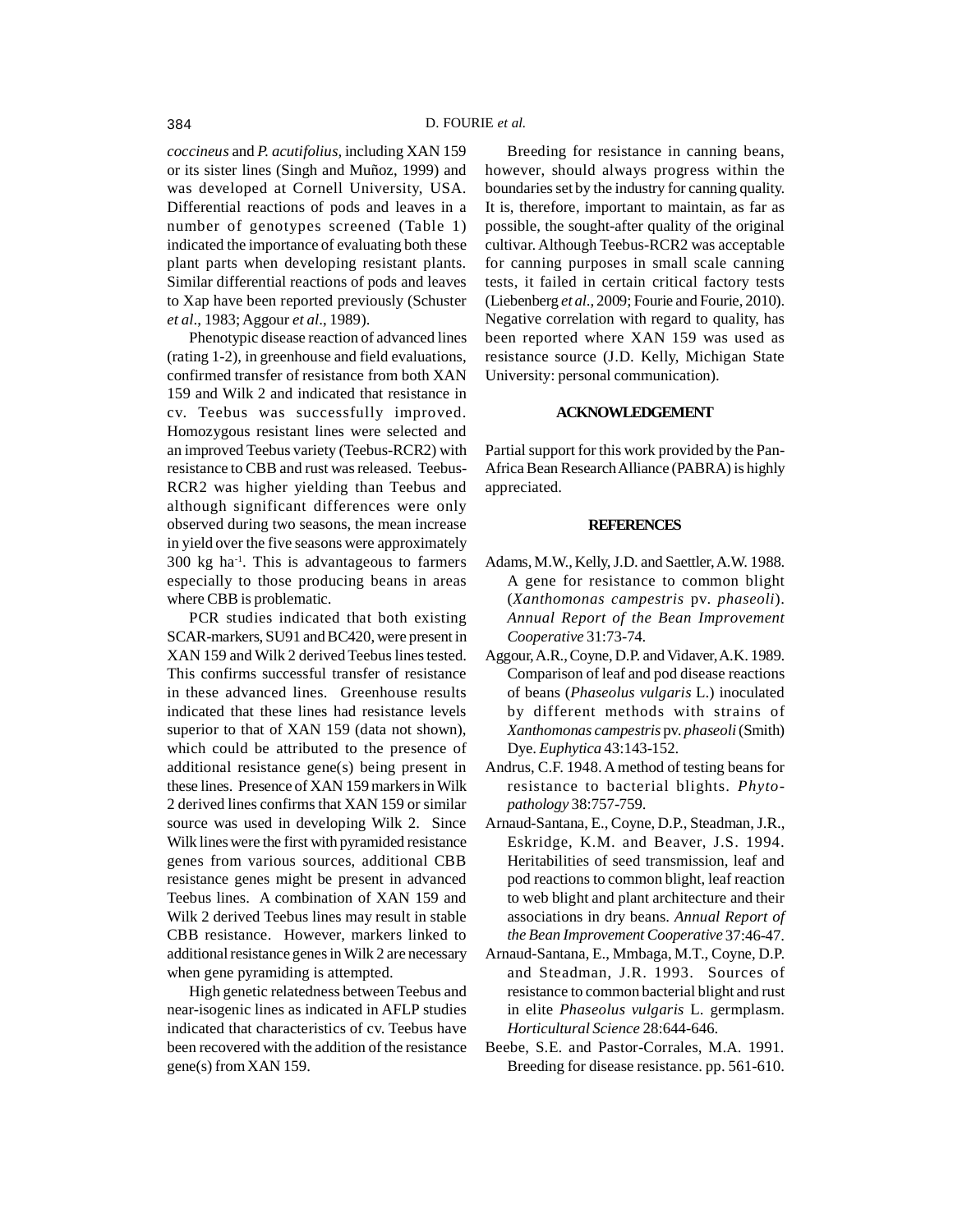In: Van Schoonhoven, A. and Voysest, O. (Eds.). Common Beans, Research for Crop Improvement. CAB International, Wallingford, UK.

- Eskridge, K.M. and Coyne, D.P. 1996. Estimation and testing hypothesis about the number of genes in using inbred-backcross data. *Journal of Hereditary* 87:410-412.
- Finke, M.L., Coyne, D.P. and Steadman, J.R. 1986 The inheritance and association of resistance to rust, common bacterial blight, plant habit and foliar abnormalities in *Phaseolus vulgaris* L. *Euphytica* 35:969-982.
- Fourie, D. 2002. Distribution and severity of bacterial diseases on dry beans (*Phaseolus vulgaris* L.) in South Africa. *Journal of Phytopathology* 150:220-226.
- Fourie, D. and Fourie, M.C. 2010. Report on the national dry bean cultivar trials 2009/2010. South Africa.
- Fourie, D. and Herselman, L. 2011. Application of molecular markers in breeding for bean common blight resistance in South Africa. *African Crop Science Journal* 19:369-376.
- Jara, C., Mahuku, G., Terán, H. and Singh, S.P. 1999. Reaction of common bean lines VAX 4, VAX 5, and VAX 6, derived from interspecific hybridization and gene pyramiding, to 20 *Xanthomonas campestris* pv. *phaseoli* isolates of different geographical origins. *Annual Report of the Bean Improvement Cooperative* 42:1-2.
- Jung, G., Coyne, D.P., Scroch, P.W., Nienhuis, J., Arnaud-Santana, E., Bokosi, J., Ariyarathne, H.M., Steadman, J.R., Beaver, J.S. and Kaeppler, S.M. 1996. Molecular markers associated with plant architecture and resistance to common blight, web blight, and rust in common beans. *Journal of the American Society for Horticultural Science* 121:794-803.
- Liebenberg, A.J., Joubert, L.C.B. and Fourie, M.C. 1999. Dry bean cultivar recommendations for 1999/2000. Pamphlet of ARC-Grain Crops Institute, South Africa.
- Liebenberg, A.J., Heenop, H.W. and Fourie, M.C. 2006. Report on the national dry bean cultivar trials 2005/2006. South Africa.
- Liebenberg, A.J., Heenop, H.W. and Fourie, M.C. 2009. Report on the national dry bean cultivar trials 2008/2009. South Africa.
- Miklas, P.N., Beaver, J.S., Grafton, K.F. and Freytag, G.F. 1994. Registration of TARS VCI-4B multiple disease resistant dry bean germplasm. *Crop Science* 34:14-15.
- Miklas, P.N., Coyne, D.P., Grafton, K.F, Mutlu, N., Reiser, J., Lindgren, D.T and Singh, S.P. 2003. A major QTL for common bacterial blight resistance derives from the common bean great northern landrace cultivar Montana No. 5. *Euphytica* 131:137-146.
- Mutlu, N., Coyne, D.P., Park, S.O., Steadman, J.R., Reiser, J. and Jung, G. 1999. Backcross breeding with RAPD molecular markers to enhance resistance to common bacterial blight in pinto beans. *Annual Report of the Bean Improvement Cooperative* 42:7-8.
- Nei, M. and Li, W.H. 1979. Mathematical model for studying genetic variation in terms of restriction endonucleases. *Proceedings of the National Academy of Science, USA* 76:5269- 5273.
- Park, S.J. and Dhanvantari, B.N. 1987. Transfer of common blight *(Xanthomonas campestris* pv. *phaseoli*) resistance from *Phaseolus coccineus* Lam to *P. vulgaris* L. through interspecific hybridization. *Canadian Journal of Plant Science* 67:685-695.
- Park, S.O., Coyne, D.P. and Jung, G. 1998. Gene estimation, associations of traits, and confirmation of QTL for common bacterial blight resistance in common bean. *Annual Report of the Bean Improvement Cooperative* 41:145-146.
- Rands, R.D. and Brotherton, W. 1925. Bean varietal tests for disease resistance. *Journal of Agricultural Research* 31:110-154.
- Schuster, M.L. and Coyne, D.P. 1981. Biology, epidemiology, genetics and breeding for resistance to bacterial pathogens of *Phaseolus vulgaris*, L. *Horticultural Reviews* 3:28.
- Schuster, M.L., Coyne, D.P., Behre, T. and Leyna, H. 1983. Sources of *Phaseolus* species resistance and leaf and pod differential reactions to common blight. *Horticultural Science* 18:901-903.